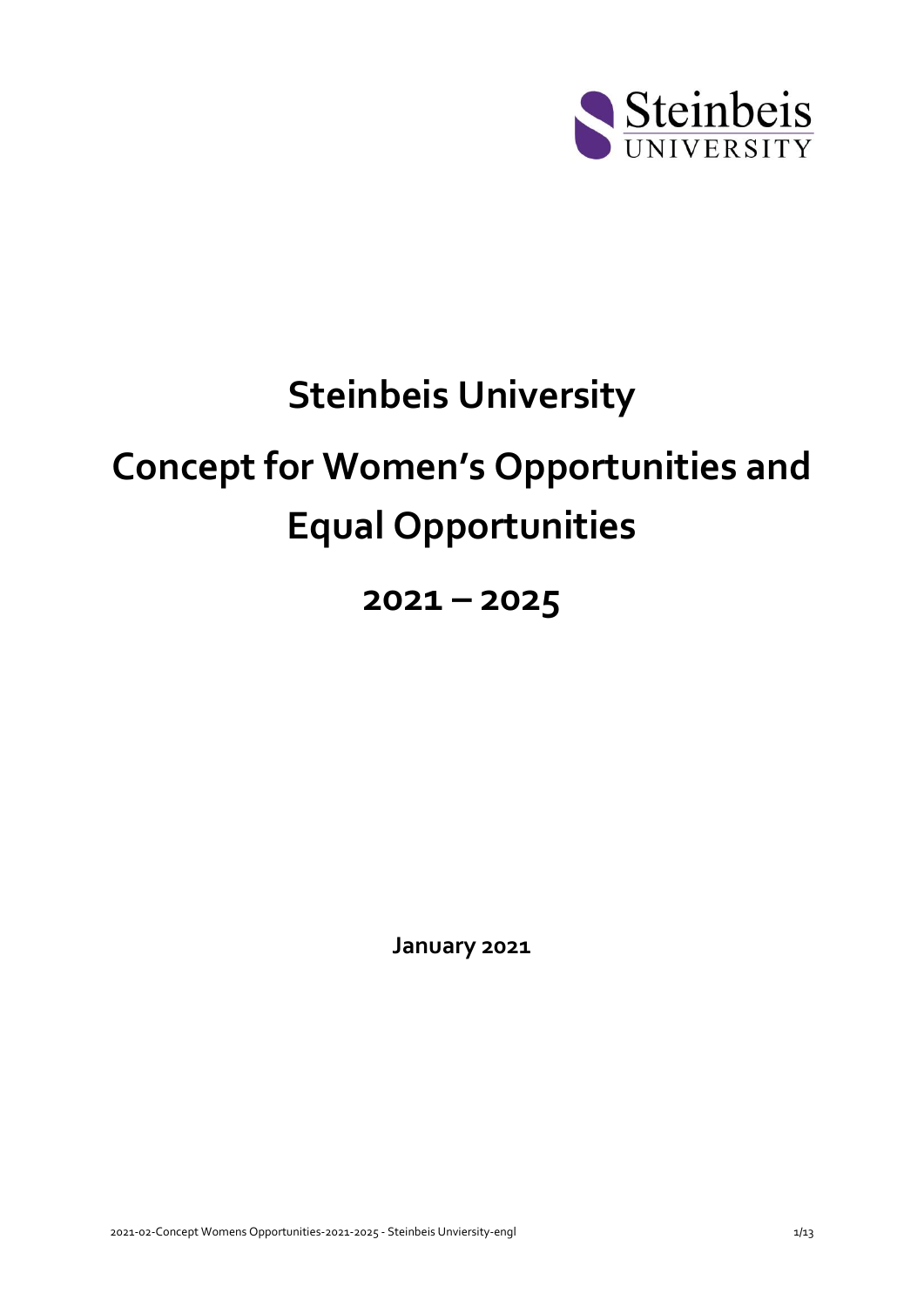

#### **Contents**

| 1              |     | Foreword<br>3                                                             |    |  |
|----------------|-----|---------------------------------------------------------------------------|----|--|
| $\overline{2}$ |     | The importance of equal opportunities                                     | 3  |  |
| 3              |     | Analysis of the situation since 2017                                      | 4  |  |
|                | 3.1 | Women's opportunities and equal opportunities within university faculties | 4  |  |
|                | 3.2 | Inclusion of equal opportunities within framework regulations             | 4  |  |
|                | 3.3 | Participation in committees                                               | 4  |  |
|                | 3.4 | The Steinbeis University website                                          | 5  |  |
| 4              |     | Goals for 2025                                                            | 5  |  |
|                | 4.1 | Academic measures                                                         | 5  |  |
|                | 4.2 | Administrative measures                                                   | 6  |  |
|                | 4.3 | The use of gender- and diversity-appropriate language                     | 7  |  |
|                | 4.4 | Guidelines for the prevention of sex discrimination and violence          | 7  |  |
|                | 4.5 | Appointment of women's and equal opportunity representatives              | 8  |  |
|                | 4.6 | Guidelines for improving the situation of students with disabilities      | 8  |  |
|                | 4.7 | Setting up of a training unit                                             | 8  |  |
|                | 4.8 | Overview of new measures                                                  | 9  |  |
| 5              |     | Conclusion                                                                | 10 |  |
| 6              |     | Appendix                                                                  | 11 |  |
|                | 6.1 | Links                                                                     | 11 |  |
|                | 6.2 | References                                                                | 13 |  |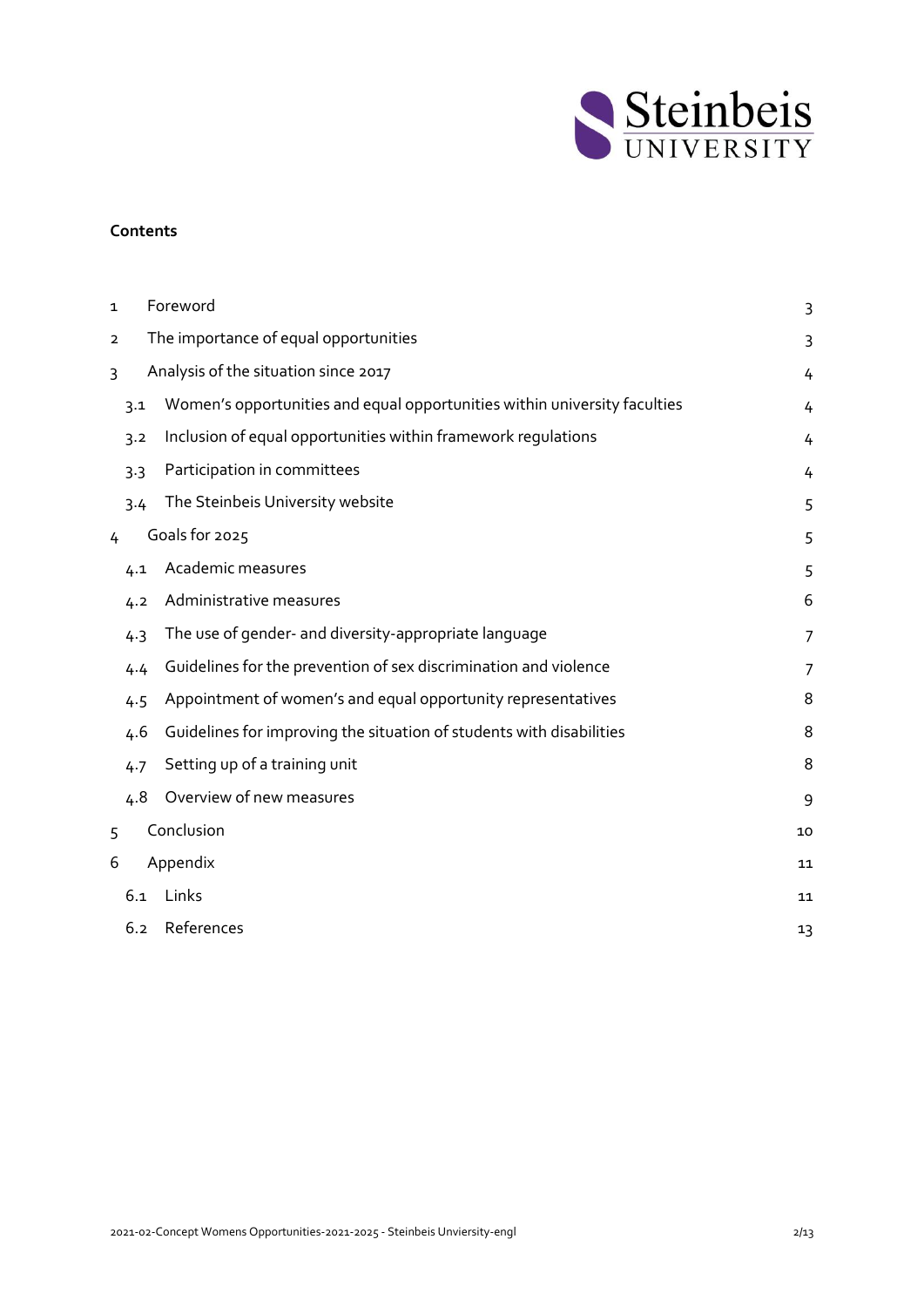

# <span id="page-2-0"></span>**1 Foreword**

With its first equal opportunity concept on February 1, 2017, Steinbeis University set itself the goal of doing everything possible to address how equal opportunities are implemented in all areas of the university.

Policies are primarily based on the anti-discrimination directives of the European Union, the General Act on Equal Treatment (AGG), the Berlin State Equal Opportunities Act (LGG Berlin), the Higher Education Framework Act, and the Berlin Higher Education Act, as well as the SHB framework regulations and "general equality standards at Berlin universities."

After extensive consultation with committees, on February 9, 2021 the executive committee adopted this revised concept and declared it effective for a period of five years.

This concept will be revised in 2025 based on the annual women's and equal opportunity report.

# <span id="page-2-1"></span>**2 The importance of equal opportunities**

The following principles and guidelines apply to all departments, levels of the organization, decisionmaking, and stakeholders at Steinbeis University, and are valid for everyone working in administration at headquarters and elsewhere, as well as academic fields involving professors, lecturers, and students.

The principles of equal opportunity extend to everyone at Steinbeis University, not only with respect to gender identity, but also in terms of social differences and inequalities based on age, sexual identity, social standing, disability or chronic illness, nationality, ethnicity, and religious affiliation. Accordingly, the aim in all areas is to safeguard a work environment based on equal opportunities for people of all genders, in all areas, and at all levels of the university.

Should different treatment be necessary in individual cases (e.g. due to professional requirements or for hazard prevention), this is only permissible if there is an underlying objective reason and only if different treatment is objective, appropriate, and justified by a legitimate aim.

The following factors form the basis for the key thrusts of equal opportunities at Steinbeis University:

- A belief in and acknowledgement of equal opportunities within the guiding principles and regulations of the university
- The most equitable possible participation of people of any gender in committees, university boards, and commission work
- The inclusion of equal opportunity considerations in decision-making processes
- Family-friendly conditions with regard to studying and working at Steinbeis University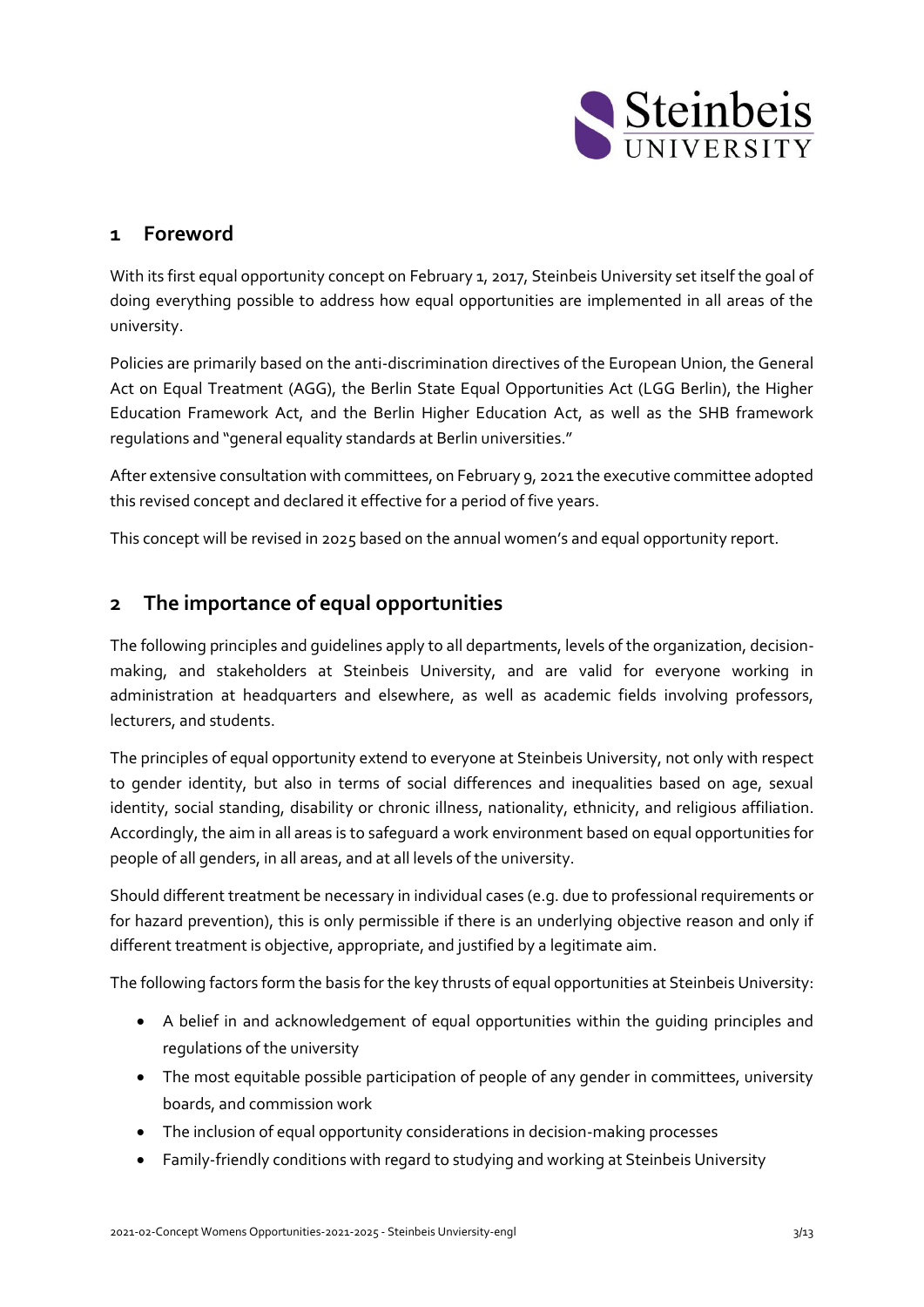

• The inclusion of gender issues in teaching and staff development

# <span id="page-3-0"></span>**3 Analysis of the situation since 2017**

# <span id="page-3-1"></span>**3.1 Women's opportunities and equal opportunities within university faculties**

The organizational restructuring of the university has largely been completed. Three new faculties were set up. The goal of appointing a women's and equal opportunity representative in all faculties has been achieved.

### <span id="page-3-2"></span>**3.2 Inclusion of equal opportunities within framework regulations**

The issue of equal opportunities was included in Section 11 of the university's constitutional guidelines in 2018. Accordingly, women's and equal opportunity representatives are responsible for ensuring compliance with constitutional equal opportunity requirements, also participating in meetings of the Academic Senate and appointment processes in an advisory capacity.

The 2018 appointment regulations stipulate that a women's and equal opportunity representative must approve the wording of calls for applications, participate in appointment committee meetings in an advisory capacity, be regarded as a member of such sittings, and be invited to meetings and kept informed accordingly. They have an enshrined right to talk at meetings, as well as the right to propose motions. Finally, proposed appointments must be accompanied by a written statement from the women's and equal opportunity representative. These regulations were carried over into the 2020 revision and supplemented with requirements relating to women's and equal opportunity representatives within the individual faculties.

Furthermore, the framework academic and assessment regulations approved in September 2020 stipulate allowances for impediment. These address the protection of persons with health impairments, maternity protection, and rules for periods of care or nursing. Everyone has an equal opportunity to combine studies, career, and a family. Steinbeis University offers family-friendly working arrangements and study conditions. For example, there is a fundamental possibility to work part time, take annual leave, and make individual study arrangements, and this is possible in a variety of forms and scopes without adversely affecting professional or study-related development opportunities.

#### <span id="page-3-3"></span>**3.3 Participation in committees**

A women's and equal opportunity representative participates in all central bodies, such as the Academic Senate, appointment committees, and special committees. This is captured in university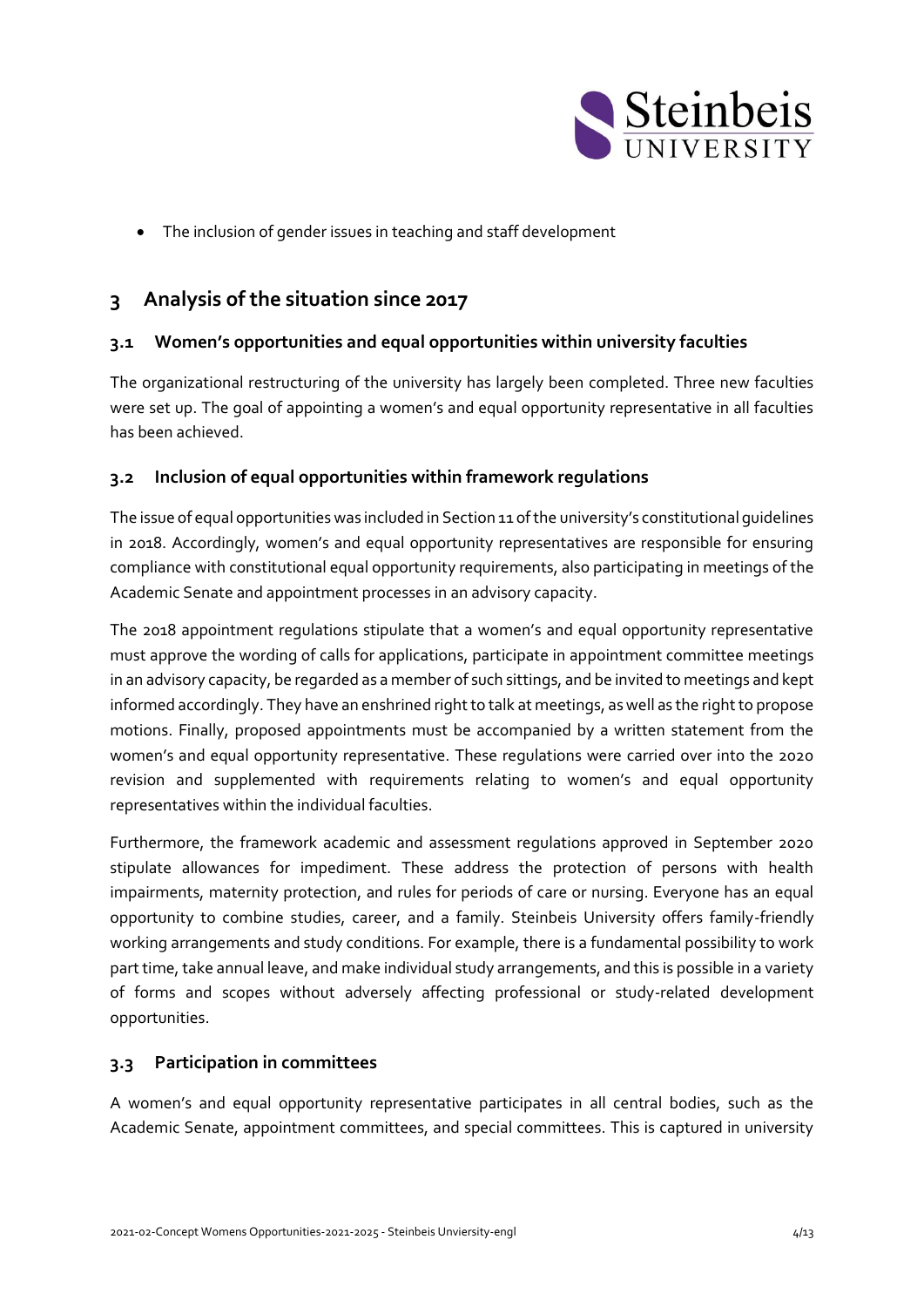

statutes, as well as other regulations pertinent to women's equality and equal opportunity (e.g. appointment regulations).

Participation in all stages of the appointment process is a stipulation for appointment committees, and this was implemented accordingly during the reporting period. By the end of the reporting period, the format of calls for applications had been successfully standardized and a criteria catalog was defined.

# <span id="page-4-0"></span>**3.4 The Steinbeis University website**

A microsite has been set up for women's and equal opportunities on the university homepage. The information section for students makes it possible to identify key contacts.

# <span id="page-4-1"></span>**4 Goals for 2025**

### <span id="page-4-2"></span>**4.1 Academic measures**

#### Lecturing staff

The proportion of women engaged in lecturing at Steinbeis University is still negligible. After years of inactivity regarding appointment practices due to restructuring, first new appointments are now being made step by step. It should be noted in this context that there is an exceptionally low proportion of female applicants. This situation should be addressed in the future by using a wider range of specialist websites for calls for applications. This measure should go hand in hand with specific targeting of eligible scientists through full-time lecturing staff at the university.

#### Gender- and diversity-appropriate teaching

The extremely tightly governed assessment regulations at Steinbeis University are a major obstacle in integrating gender studies. It would be scarcely expedient to introduce individual modules to examination regulations, since they portray aspects of gender and diversity as a specific field of knowledge and may even portray them as marginal knowledge. It would be more efficient to integrate the underlying philosophy and principles of this topic into existing modules and capture them in teaching. This would make it possible to integrate and impart diversity competence, which is also required for the accreditation of degree programs, within individual modules. It is important to distinguish between two aspects in this respect: how teaching is organized and the subject matter of teaching.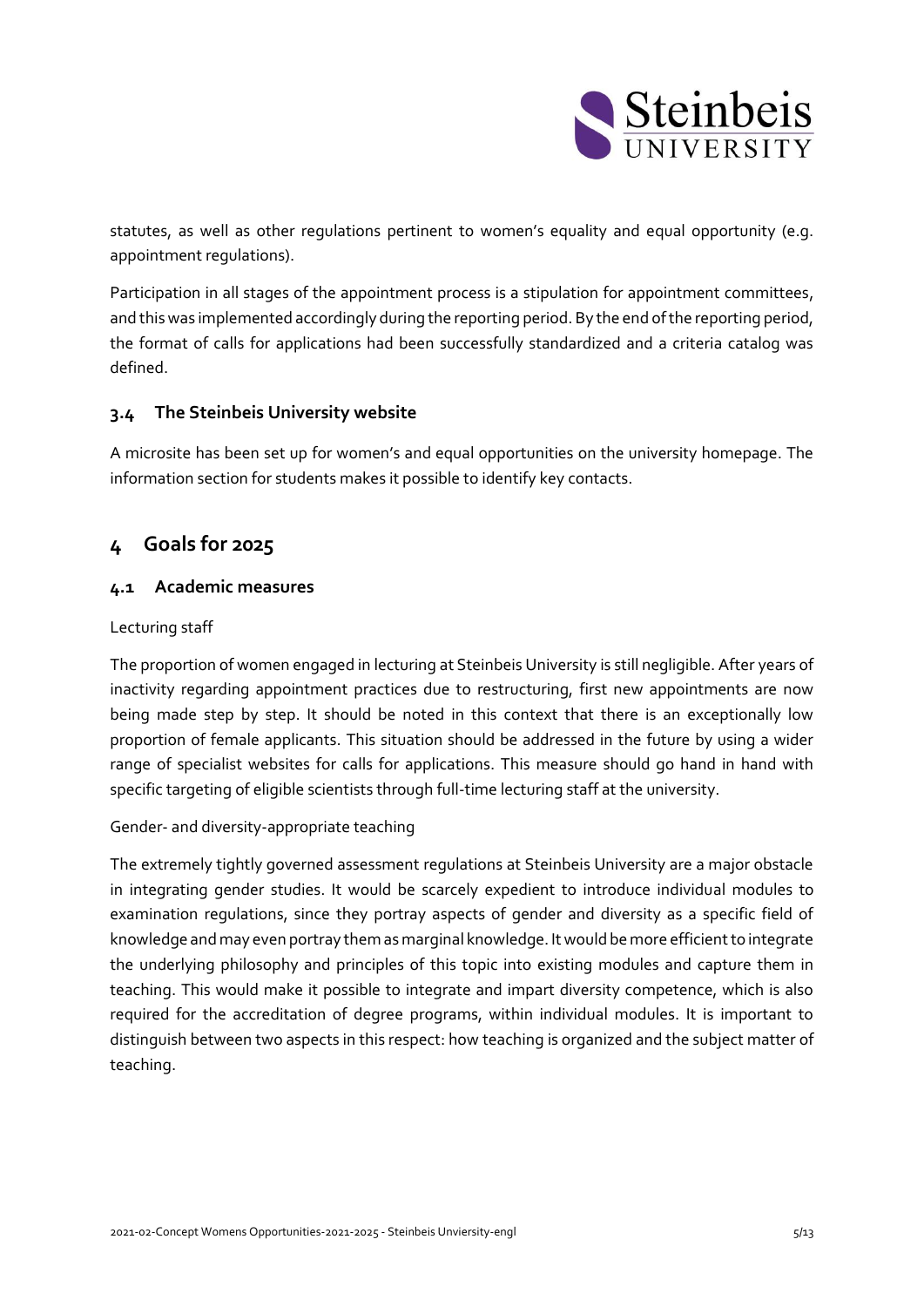

| How teaching is organized                         | The subject matter of teaching                   |  |
|---------------------------------------------------|--------------------------------------------------|--|
| Are teaching materials diverse in terms of age,   | Are age, disability, sexual orientation, or even |  |
| gender, disability, ethnicity, social background, | religion/ideology taken into account when        |  |
| sexual orientation, or even religion/ideology?    | analyzing and solving tasks?                     |  |
| lecturing rooms barrier-free (suitable<br>Are     | Do selected examples reflect human diversity?    |  |
| visibility, consideration for people with walking |                                                  |  |
| and hearing disabilities)?                        |                                                  |  |
| Is student participation in seminars supervised   | Are topics examined by highlighting issues that  |  |
| in such a way that reasonable participation is    | touch on human diversity?                        |  |
| (speaking time, monitoring<br>possible<br>of      |                                                  |  |
| individual dominance)?                            |                                                  |  |
| The promotion of equal participation, aiming to   | Are gender and power structures included in      |  |
| create heterogeneous groups that come close to    | discussion?                                      |  |
| reflecting real working conditions when forming   |                                                  |  |
| working groups and examination groups, and        |                                                  |  |
| not promoting homogeneous groups, e.g. due        |                                                  |  |
| to equal levels of attainment/experience or       |                                                  |  |
| simple empathy.                                   |                                                  |  |

This short overview is only an initial step and should be expanded on and individually adapted for each degree program. In addition, it makes sense to look into individual gender modules for certain degree programs, such as social work.

The goal of all measures should be to develop competences in the area of gender and diversity. This entails raising awareness of related issues, developing understanding, and imparting skills and capabilities that enable people to engage in action that is meaningful and demonstrates appreciation.

#### <span id="page-5-0"></span>**4.2 Administrative measures**

The most urgent measure in administration is to train new women's and equal opportunity representatives. Professional training should be provided immediately on appointment in order to specifically illustrate and explain the work of women's and equal opportunity representatives and create an in-depth understanding of the legal context. Discussions with university management on this point were generally positive. However, further attention is required to determine necessary budgets for this aspect.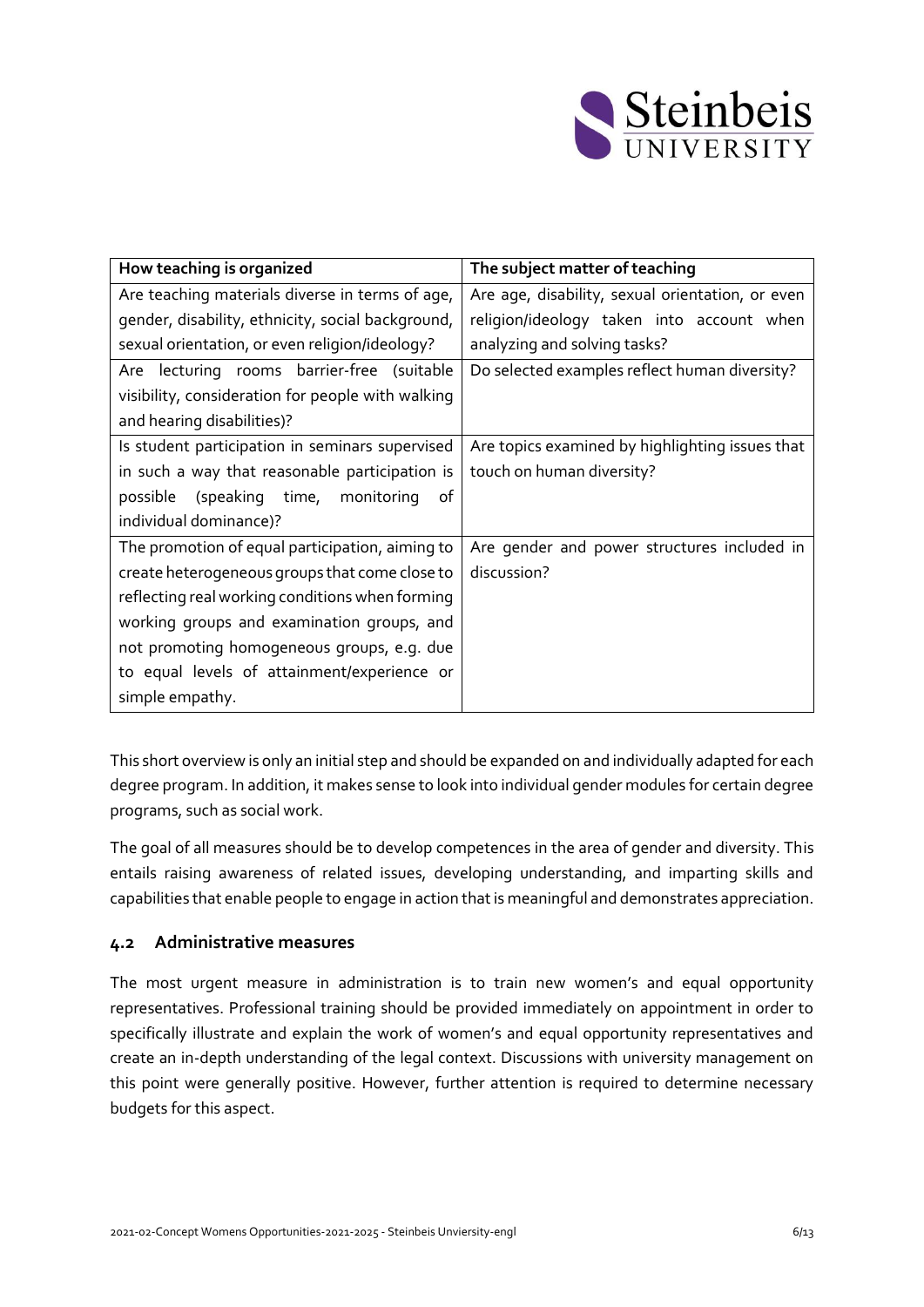

An onboarding package is planned to raise awareness among new staff and lecturers. This should provide a clear overview of the principles of the women's and equal opportunity policies at Steinbeis University.

Due to the growing number of approved sites used by Steinbeis University, care must be taken to ensure that each site provides a common room for parents with children requiring supervision. Ideally, common rooms should be equipped with a mobile childcare cabinet.

A checklist should be developed in accordance with appointment regulations, and this should be completed as part of the duties of women's and equal opportunity representatives.

All calls for applications must include the following addition: "Steinbeis University expressly encourages qualified individuals of all genders to apply."

# <span id="page-6-0"></span>**4.3 The use of gender- and diversity-appropriate language**

The practice of using gender- and diversity-appropriate language is a measure designed to achieve and promote equal opportunities. Steinbeis University is committed to using language that refers equally to people of all genders or addresses them in a differentiated manner. The aim of this is to make the best possible use of wording as an important vehicle for expressing social reality.

A basis for establishing this practice is provided by the Berlin Senate's "guidelines for gender-inclusive language in administration." This shall be adapted according to university requirements.

Non-discriminatory language that signals acknowledgement is to be used in general correspondence, all guidelines, standard processes, regulations, statutes, administrative rules, certificates, forms, and any other documents with a bearing on Steinbeis University. In accordance with guidelines, either gender-neutral wording (gender-neutral reference to people or avoidance of personal designations) or word combinations should be used (e.g. in German: use of masculine and feminine forms of words).An alternative way to signal both female and male status in German, as well as all forms of social identification other than male or female, is to use an asterisk (\*) when writing nouns (e.g. the German word *Teilnehmer* (meaning participants) should be written *Teilnehmer\*innen*.

Based on this fundamental requirement, the wording of head office documents should once again be revised over the course of the next review.

# <span id="page-6-1"></span>**4.4 Guidelines for the prevention of sex discrimination and violence**

Steinbeis University attaches great importance to trust and cooperation among all members of staff at the university, as well as all stakeholders involved in lecturing, studying, and research at the university, anyone working in partnership with the university, and guests of the university.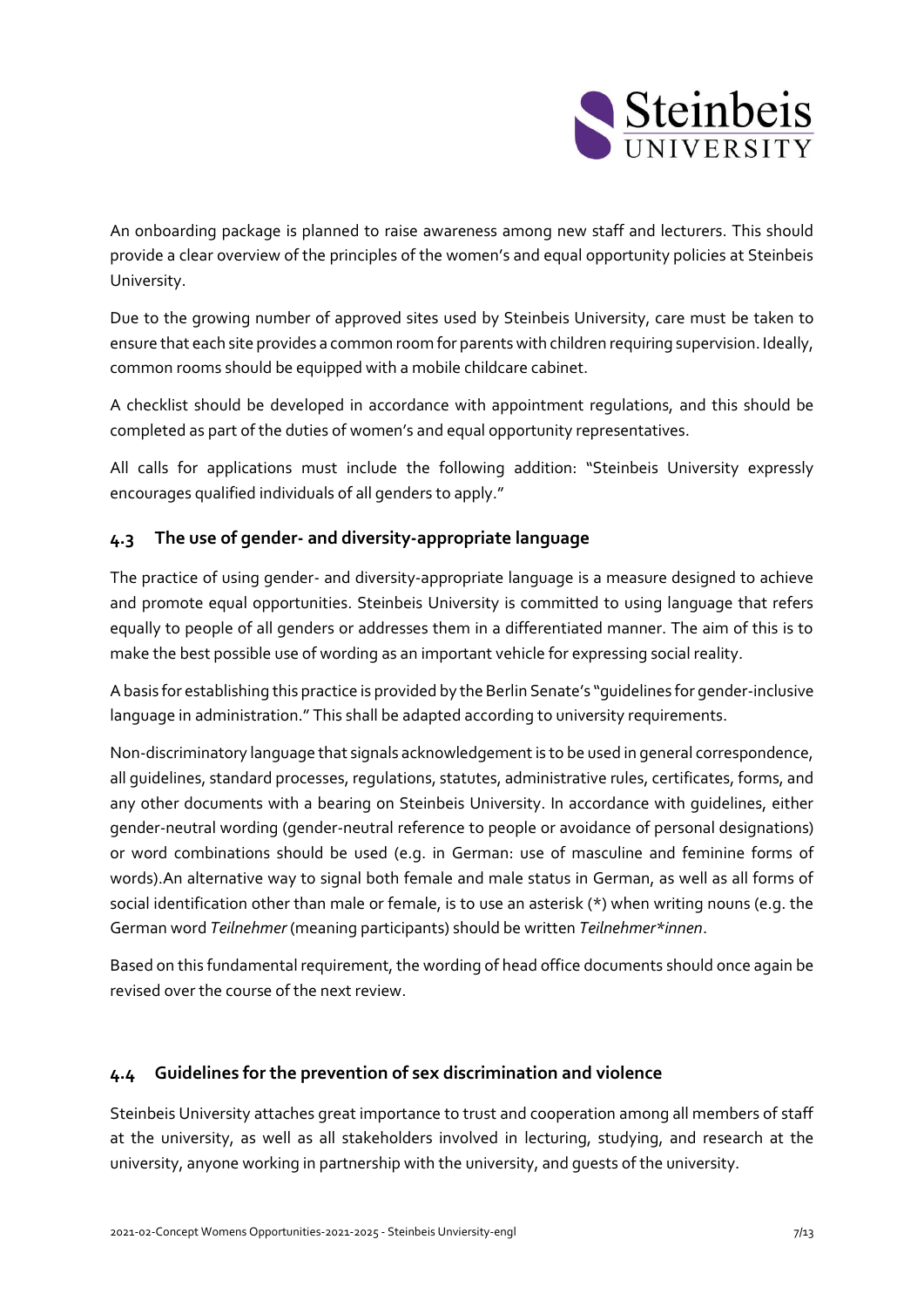

Harassment at Steinbeis University is expressly forbidden. Harassment is defined as conduct that undermines personal dignity, or is unwanted, inappropriate, or offensive to the individual, and thus fuels a work environment that is intimidating, hostile, degrading, offensive, or humiliating.

Harassment, discrimination, and acts of violence that exploit relationships in situations where one person is dependent on another, in studies or the workplace, including the threat of personal or professional disadvantage, are considered particularly serious.

In line with their duty of care, all persons in managerial and supervisory positions are responsible for receiving complaints. Complainants and people of trust must not suffer any form of professional or personal disadvantage.

Based on this fundamental position adopted by the university, corresponding guidelines will be written offering specific illustrations of such situations and how to deal with them.

# <span id="page-7-0"></span>**4.5 Appointment of women's and equal opportunity representatives**

In accordance with Steinbeis University statutes, head office women's and equal opportunity representatives are elected and appointed for four years. In addition, arrangements should be made to appoint women's and equal opportunity representatives at the faculties to act in a deputized capacity.

To this end, election rules shall be drafted to ensure ongoing work is carried out by women's and equal opportunity representatives at Steinbeis University.

# <span id="page-7-1"></span>**4.6 Guidelines for improving the situation of students with disabilities**

Equal opportunity also includes considering the needs of students with disabilities or chronic illnesses. Inadequate understanding of problems experienced and how to alleviate or eliminate them make it imperative that appropriate guidelines are created for students, lecturers, and staff.

In addition, it should be considered whether a head office position should be created for people with disabilities to turn to with questions.

# <span id="page-7-2"></span>**4.7 Setting up of a training unit**

To provide training to lecturers and staff at the university, a range of courses should be developed.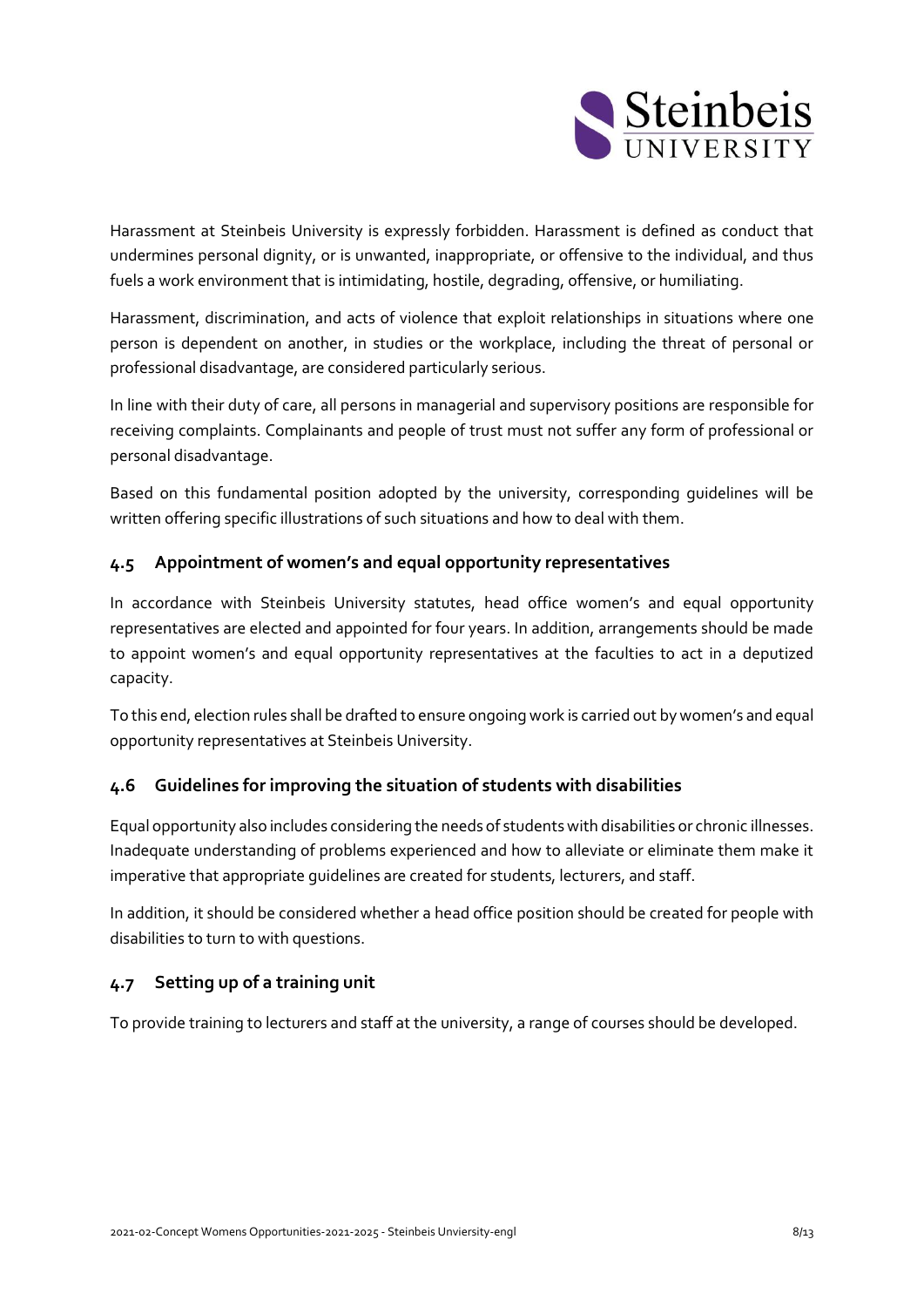

# <span id="page-8-0"></span>**4.8 Overview of new measures**

| <b>Measure</b>                                                   | Issue                                                                                                                                                                                                                                                        | Responsibility                                                                                          | <b>Time frame</b>                                             |
|------------------------------------------------------------------|--------------------------------------------------------------------------------------------------------------------------------------------------------------------------------------------------------------------------------------------------------------|---------------------------------------------------------------------------------------------------------|---------------------------------------------------------------|
| In academic areas                                                |                                                                                                                                                                                                                                                              |                                                                                                         |                                                               |
| More targeted calls for<br>applications for<br>professorships    | Simply announcing calls for<br>applications for new<br>professorships on an ad hoc<br>basis does not reach the target<br>group of women. As a result,<br>advertisements on specialist<br>websites explicitly targeting<br>women lecturers should be<br>used. | Head office women's<br>and equal opportunity<br>representatives as part<br>of appointment<br>procedures | By the end of the<br>reporting period                         |
| Introduction of gender<br>and diversity issues to<br>teaching    | Consideration of gender and<br>diversity issues when drafting<br>degree and assessment<br>regulations and within<br>seminars                                                                                                                                 | Academic heads,<br>lecturing staff, women's<br>and equal opportunity<br>representatives                 | By the end of the<br>reporting period                         |
| Guidelines for the<br>composition of groups                      | Establish criteria affecting the<br>composition of learning<br>groups/working groups during<br>ongoing degree administration                                                                                                                                 | Academic heads,<br>lecturing staff, women's<br>and equal opportunity<br>representatives                 | By the end of the<br>reporting period                         |
| Complete checklist for<br>the appointment<br>commission          | The tasks and the position of<br>the women's and equal<br>opportunity representatives                                                                                                                                                                        | University management,<br>women's and equal<br>opportunity                                              | Within the first year                                         |
|                                                                  | should be determined                                                                                                                                                                                                                                         | representatives                                                                                         |                                                               |
| In administration                                                |                                                                                                                                                                                                                                                              |                                                                                                         |                                                               |
| Training for women's<br>and equal opportunity<br>representatives | After new appointments to the<br>position of women's and equal<br>opportunity representative,<br>suitable training must be<br>carried out                                                                                                                    | University management,<br>faculties, women's and<br>equal opportunity<br>representatives                | On appointment                                                |
| Onboarding package                                               | Introduction to the basics of<br>women's and equal opportunity<br>policy at the university on<br>appointment of new staff and<br>lecturers                                                                                                                   | Women's and equal<br>opportunity<br>representatives                                                     | As soon as possible<br>after appointment<br>during onboarding |
| Common rooms                                                     | All university sites shall<br>designate a common room for<br>child care or as a place for                                                                                                                                                                    | On-site management,<br>women's and equal<br>opportunity<br>representatives                              | When defining new<br>locations                                |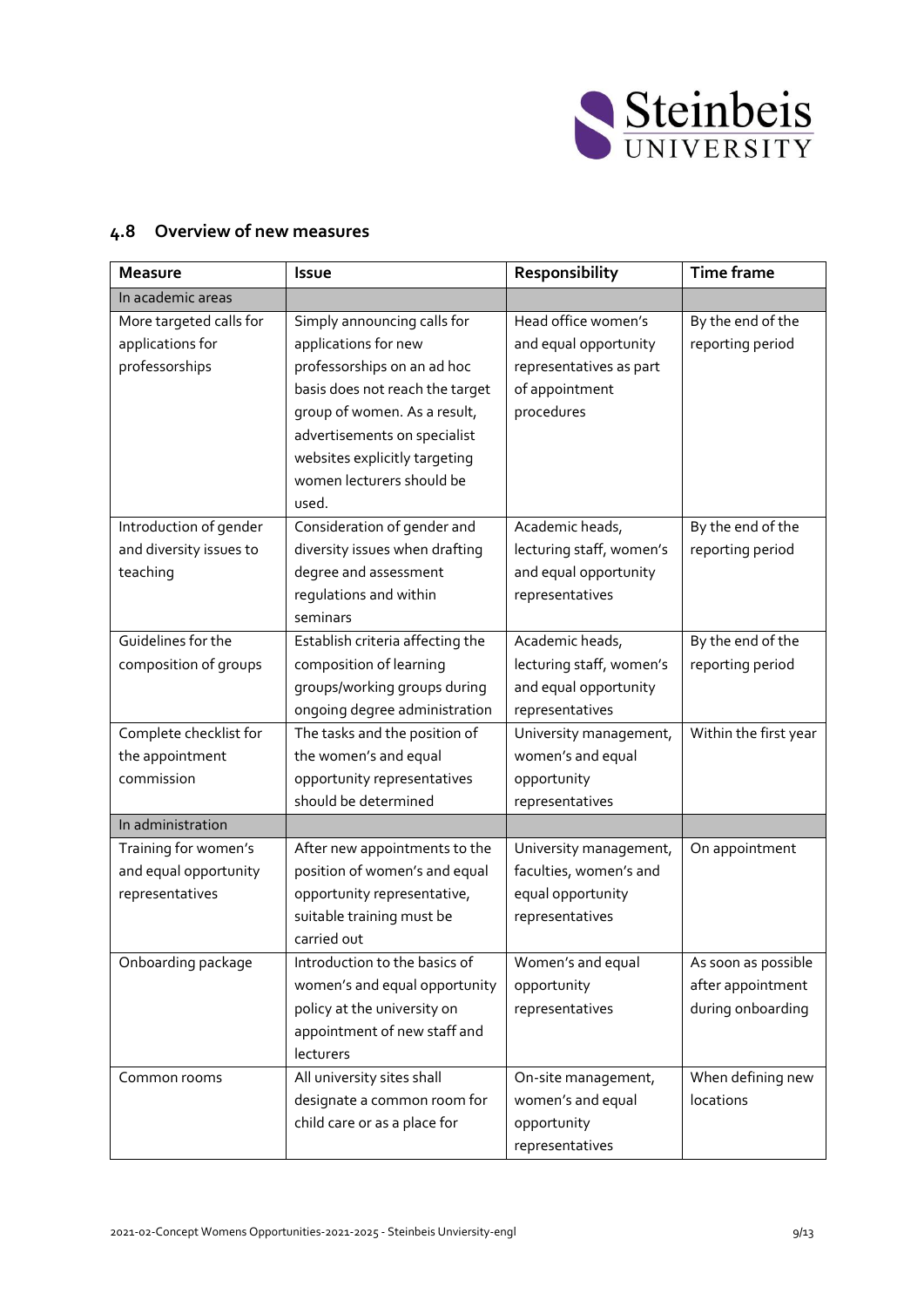

|                          | people with health problems to |                   |                    |
|--------------------------|--------------------------------|-------------------|--------------------|
|                          | retreat                        |                   |                    |
| Regulations              |                                |                   |                    |
| Guidelines on the use of | Guidelines on promoting and    | Women's and equal | By the end of 2021 |
| gender- and diversity-   | standardizing gender- and      | opportunity       |                    |
| appropriate language     | diversity-appropriate language | representatives   |                    |
| Guidelines on protection | Guidelines explaining how to   | Women's and equal | By the end of 2021 |
| from sex discrimination  | deal with harassment,          | opportunity       |                    |
| and violence             | discrimination, and sexual     | representatives   |                    |
|                          | violence                       |                   |                    |
| Election regulations     | Forthright election and        | Women's and equal | By the end of 2021 |
|                          | appointment of women's and     | opportunity       |                    |
|                          | equal opportunity              | representatives   |                    |
|                          | representatives in rotation    |                   |                    |

# <span id="page-9-0"></span>**5 Conclusion**

Transformation of the university, which began in 2017, is now largely complete. Committees have been set up and the women's and equal opportunity representatives have succeeded in establishing a fixed presence within the new structure. In terms of wording, public portrayal and official documents have visibly resulted in sensitization.

In addition to two presidents, the governing body of the university has been supplemented by a female chancellor and a female executive director.

There are still deficits in certain areas. The introduction of gender-related topics to teaching is still far from actual implementation.

Above all, the proportion of female lecturers has not yet noticeably increased. Raising the number of female lecturers will be the top priority for the women's and equal opportunity representatives over the next five years.

Equal opportunities are a challenge that transcends all areas of the university. They are also an element of quality assurance. This issue must therefore be explicitly considered in all decisions with a bearing on resources and personnel at the university. It must also be integrated into all aspects of quality assurance.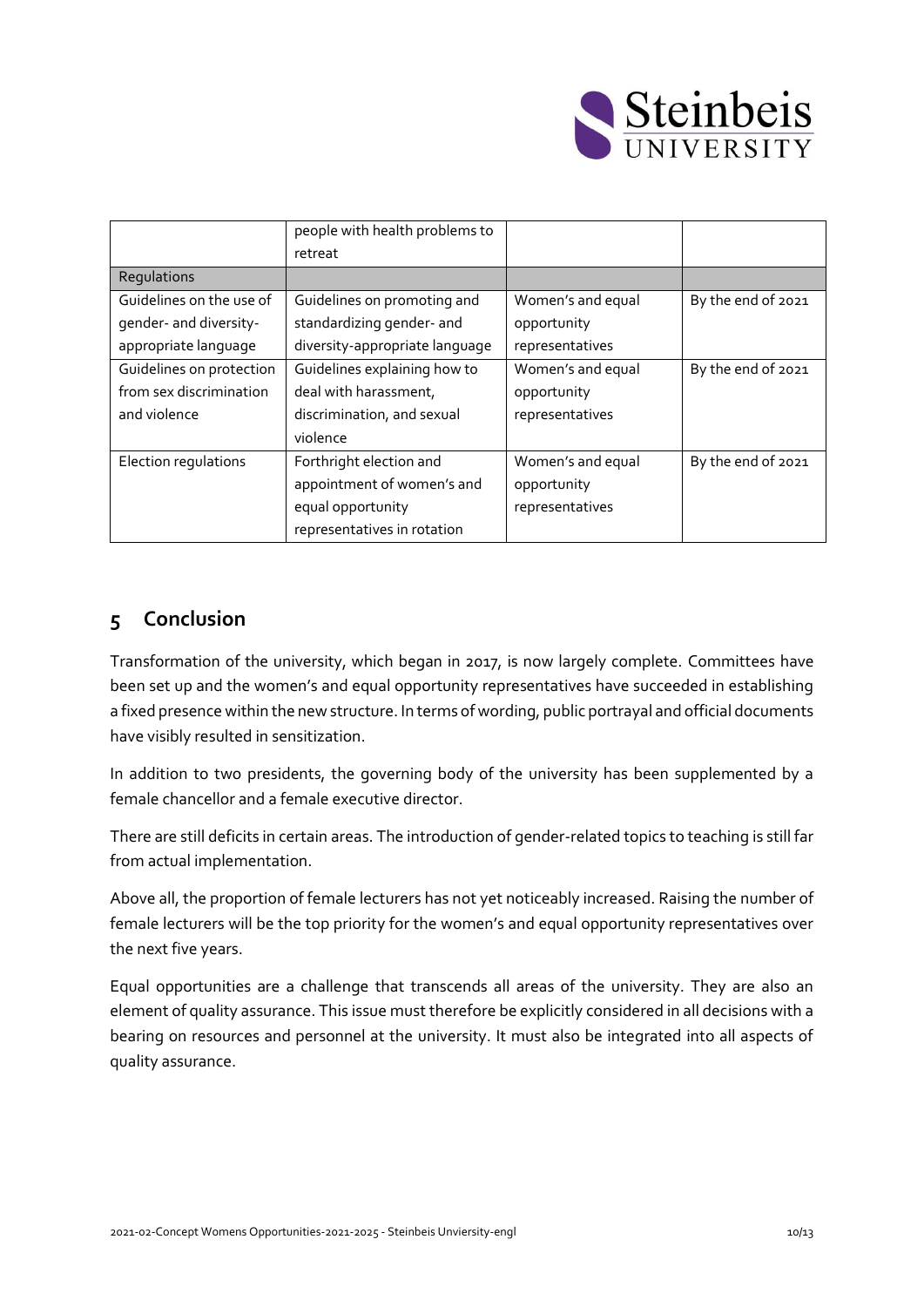

# <span id="page-10-0"></span>**6 Appendix**

## <span id="page-10-1"></span>**6.1 Links**

General Act on Equal Treatment (AGG):

<https://www.gesetze-im-internet.de/agg/index.html>

Federal Anti-Discrimination Agency handbook on legal protection against discrimination

[http://www.antidiskriminierungsstelle.de/DE/ThemenUndForschung/Recht\\_und\\_gesetz/Handbuch/](http://www.antidiskriminierungsstelle.de/DE/ThemenUndForschung/Recht_und_gesetz/Handbuch/HandbuchRechtlicherDiskriminierungsschutz_node.html) [HandbuchRechtlicherDiskriminierungsschutz\\_node.html](http://www.antidiskriminierungsstelle.de/DE/ThemenUndForschung/Recht_und_gesetz/Handbuch/HandbuchRechtlicherDiskriminierungsschutz_node.html)

#### Berlin Higher Education Act (BerlHG)

[http://gesetze.berlin.de/jportal/?quelle=jlink&query=HSchulG+BE&psml=bsbeprod.psml&max=true](http://gesetze.berlin.de/jportal/?quelle=jlink&amp;query=HSchulG+BE&amp;psml=bsbeprod.psml&amp;max=true)

Center of Excellence, Women and Science (CEWS)

<https://www.gesis.org/cews/cews-home>

<https://www.gesis.org/cews/themen/geschlechtsbezogene-und-sexualisierte-gewalt>

#### DFG (the central German research funding organization)

[https://www.dfg.de/foerderung/grundlagen\\_rahmenbedingungen/chancengleichheit/gleichstellung](https://www.dfg.de/foerderung/grundlagen_rahmenbedingungen/chancengleichheit/gleichstellungsstandards/) [sstandards/](https://www.dfg.de/foerderung/grundlagen_rahmenbedingungen/chancengleichheit/gleichstellungsstandards/)

[https://www.dfg.de/download/pdf/foerderung/grundlagen\\_dfg\\_foerderung/chancengleichheit/fog\\_](https://www.dfg.de/download/pdf/foerderung/grundlagen_dfg_foerderung/chancengleichheit/fog_empfehlungen_2020.pdf) [empfehlungen\\_2020.pdf](https://www.dfg.de/download/pdf/foerderung/grundlagen_dfg_foerderung/chancengleichheit/fog_empfehlungen_2020.pdf)

General equal opportunity standards at universities in Berlin [https://www.lakof-berlin.de/\\_media/AGS\\_A6\\_8\\_Seiten\\_final\\_II.pdf](https://www.lakof-berlin.de/_media/AGS_A6_8_Seiten_final_II.pdf)

European Commission – Gender Equality Strategy 2020-2025

<https://eur-lex.europa.eu/legal-content/EN/TXT/?uri=CELEX%3A52020DC0152>

Gender made easy (German)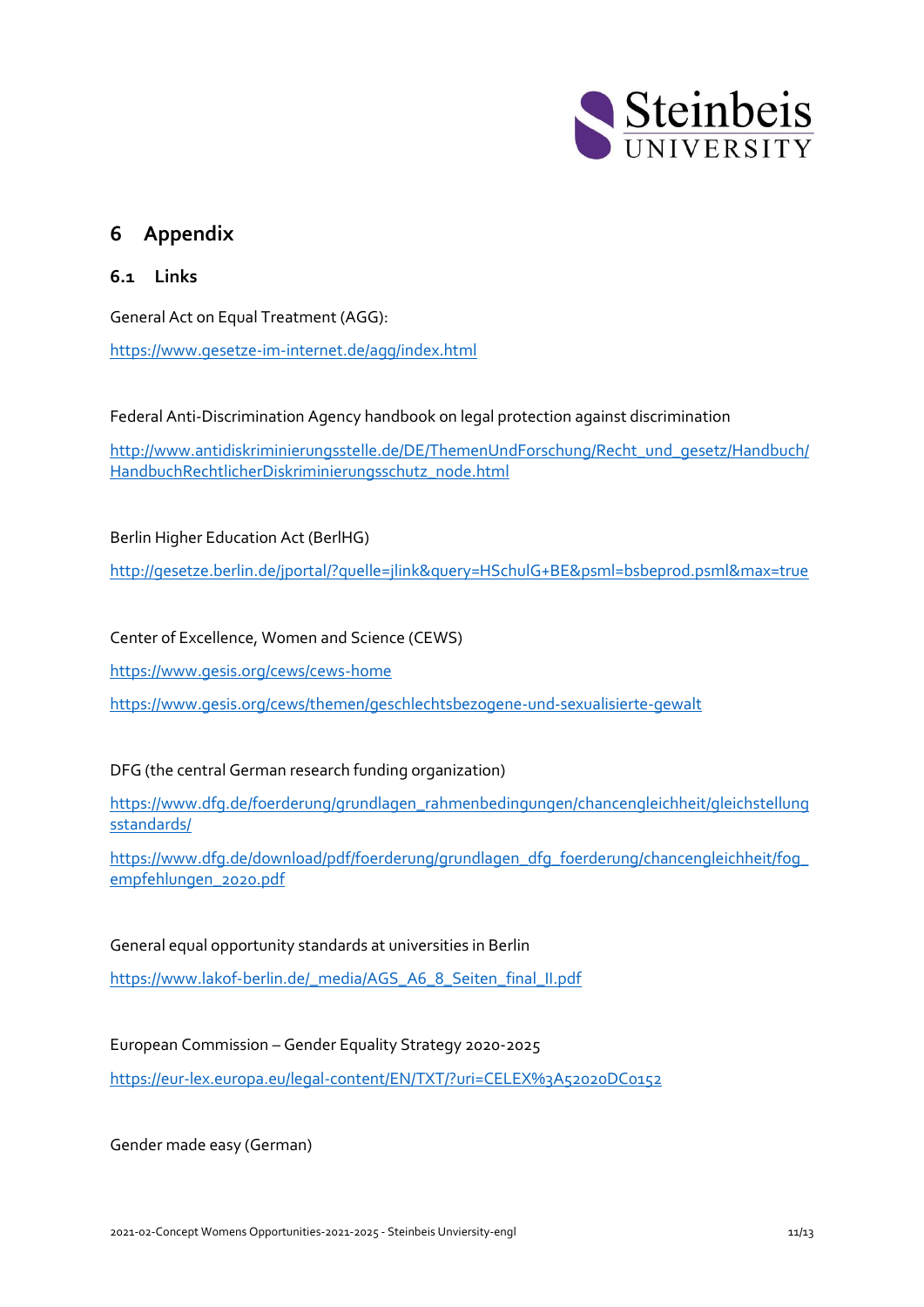

#### [https://www.genderleicht.de/](https://smex12-5-en-ctp.trendmicro.com/wis/clicktime/v1/query?url=https%3a%2f%2fwww.genderleicht.de&umid=04a47f3c-6c22-4104-8890-d2b3ed959941&auth=20b97da8a6668f48379bb27cef6e0c7376049585-52e6b19b81fa025ad802524c49a329eb93699301)

Higher Education Framework Act (HRG) <http://www.gesetze-im-internet.de/hrg/>

#### Berlin State Equality Act (LGG)

[http://gesetze.berlin.de/jportal/?quelle=jlink&query=GleichstG+BE&psml=bsbeprod.psml&max=tru](http://gesetze.berlin.de/jportal/?quelle=jlink&amp;query=GleichstG+BE&amp;psml=bsbeprod.psml&amp;max=true) [e](http://gesetze.berlin.de/jportal/?quelle=jlink&amp;query=GleichstG+BE&amp;psml=bsbeprod.psml&amp;max=true)

State Conference of Women's Representatives at Berlin Universities (LaKoF)

<http://www.lakof-berlin.de/>

Framework regulations of SHB

<https://www.steinbeis-hochschule.de/Studium-Studierende/Allgemeine-Informationen/Ordnungen>

Berlin Senate: guidelines for gender-inclusive language in administration <https://www.berlin.de/sen/frauen/oeffentlichkeit/sprache/>

German Federal Statistical Office

[https://www.destatis.de/DE/ZahlenFakten/GesellschaftStaat/BildungForschungKultur/Hochschulen/](https://www.destatis.de/DE/ZahlenFakten/GesellschaftStaat/BildungForschungKultur/Hochschulen/Hochschulen.html) [Hochschulen.html](https://www.destatis.de/DE/ZahlenFakten/GesellschaftStaat/BildungForschungKultur/Hochschulen/Hochschulen.html)